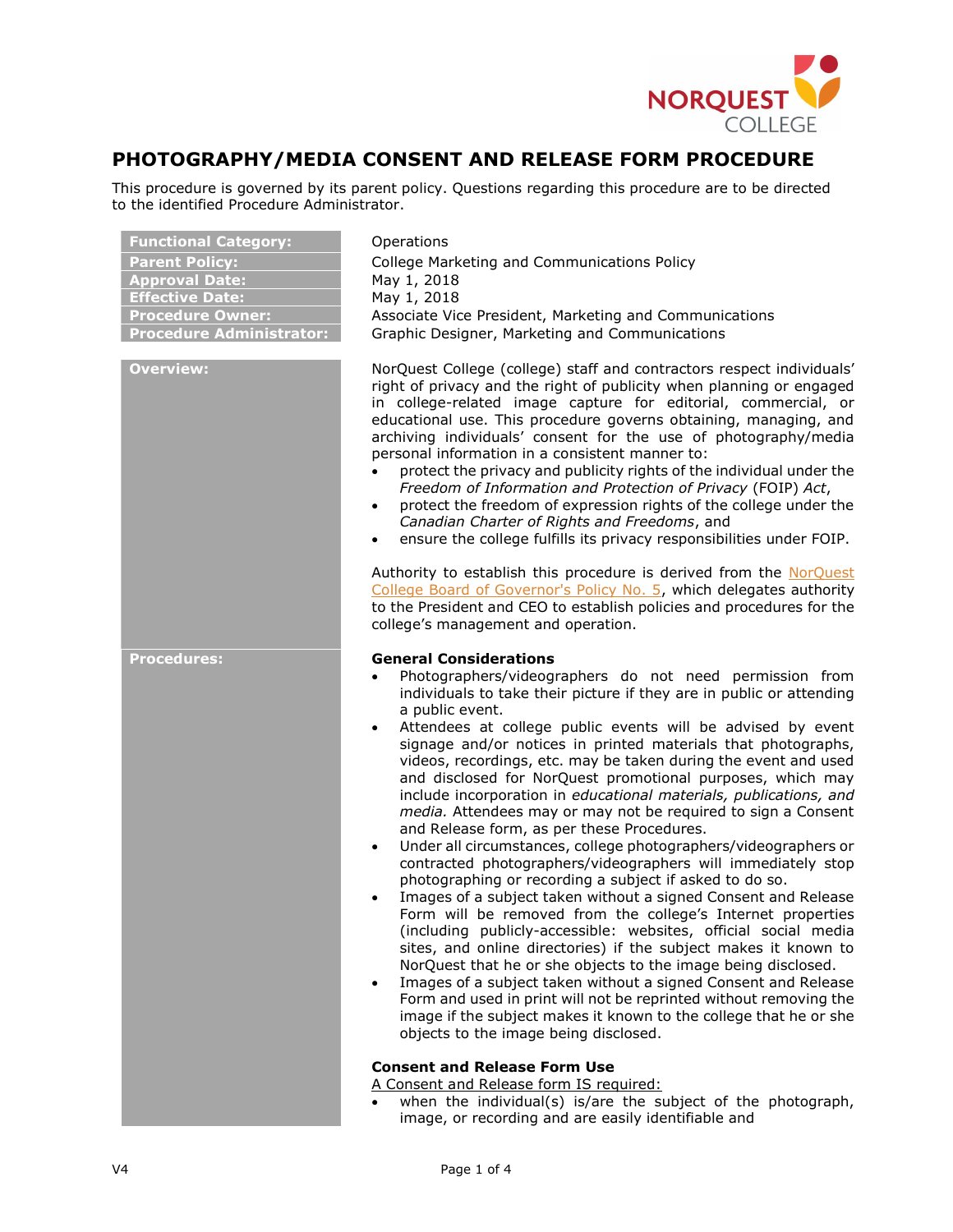

- if a photo, image, recording, etc. is to be disclosed and used externally or commercially (i.e. outside of the college, to market or promote the college, in paid media, in curriculum available outside of the college, etc.).
- Consent form must include the purpose for which the photo, image, recording, etc. will be used.

For subjects under 18 years of age, a parent or guardian must sign a Consent and Release Form.

A Consent and Release form is NOT required:

- If the photograph, image, or recording is made at a public place where signage is posted indicating recording/photography will be taken and used publicly.
- If the individual(s) in the photograph, image, or recording is/are not easily identifiable (i.e. faces are obscured, out of focus, or not visible).
- If the images will not be disclosed or made accessible outside of the college in paid media.

#### Consent and Release Form Management

- A signed Consent and Release Form will be obtained as noted above and the following information documented for future reference.
- The physical signed Consent and Release Forms will be kept on file in Marketing and Communications or with the college area who has taken/contracted the images, along with the following information:
	- o original name of project/event
	- o subject's/subjects' name(s)
	- o photo/image/recording file number(s) and location of the electronic files and/or hard media containing the electronic file
	- o date
	- o photographer/videographer name
- A digital image of the Consent and Release Form will be made and filed along with the information above in the centralized electronic file system.
- Photographs, recordings, and images folders will also be marked as RELEASED to indicate Consent and Release Forms have been obtained and filed for the images.
- Photographs, recordings, and images that have not been properly released will be deleted or stored in folders in the centralized folder marked as FOR INTERNAL USE ONLY.

Removal of an image:

If a student or employee of the college wants to make it known to NorQuest that he or she objects to an image of himself or herself being disclosed, he or she can contact Marketing and Communications at Consent.Recording@norquest.ca or the Compliance Office at Compliance@norquest.ca.

### Additional Considerations

 It is preferable to advise individual(s) prior to capturing the images that they will be photographed/recorded.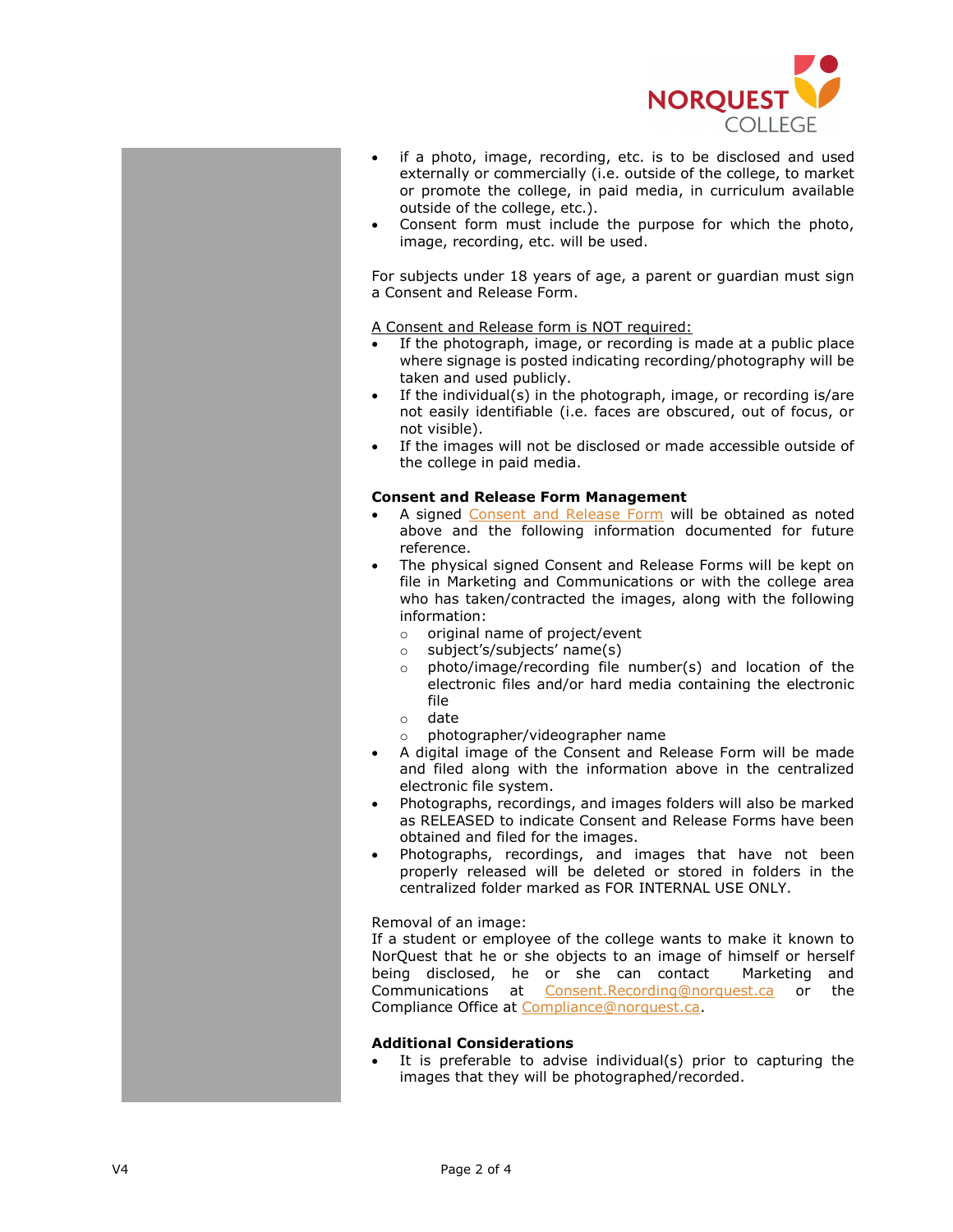

- It is preferable to have the consent and release form signed after the photography/recording session to avoid later claims by the individual that he or she did not know the extent of the images captured.
- In the event the individual(s) will not sign a release form, that image will be deleted and/or marked as not available for use externally to the college at the time the image is taken, and managed as described in these Procedures.

Definitions: **Commercial use/paid media:** images and recordings used commercially (i.e. in advertising purposes designed to generate commercial demand or gain) should have consent for those purposes from the individuals depicted except as noted in other legislation such as FOIP. Examples of commercial use/paid media include brochures, advertisements, posters, and billboards, both in print and electronic forms.

> **Editorial use:** uses photography/digital image/recordings to convey information and tell a story. Journalism and artistic purposes have more latitude to use images than commercial purposes due to freedom of expression. Editorial photos/images/recordings can be published as part of a magazine story, newsletters, or Internet articles, etc. The main legal restriction concerning editorial use comes from defamation laws. Ethical considerations (i.e. publishing images of distress or suffering) should be respected.

> Freedom of Expression: one of the Fundamental Freedoms protected by the Canadian Charter of Rights and Freedoms. Section 2(b) of the Charter protects "freedom of thought, belief, opinion and expression, including freedom of the press and other media of communication."

> Image: includes photographs, digital images, digital recording, recording, or other image capture.

> Public event or activity<sup>1</sup>: "For the purposes of the Act's exception for personal privacy, a public event or activity related to a public body means something of importance that happens or takes place, a particular occupation or pursuit that is staged in public or is of a public nature, and is connected with the public body's mandate and functions and organized or sponsored by the public body.

> An event or activity would be considered public if it was open to the public in general, or to a section of the public. The event or activity may be completely open and accessible to the public without charge, or access may be restricted because of the nature of the event or activity, for example, through ticket sales.

> The fact that an event or activity that took place on the premises of a public body was observable by a member of the public does not make it a public event or activity."

> Public place: means any property, whether publicly or privately owned, to which members of the public have access as a right or by express or implied invitation.

 $\overline{a}$ 

<sup>&</sup>lt;sup>1</sup> As defined in the FOIP Guidelines and Practices document published by Service Alberta.